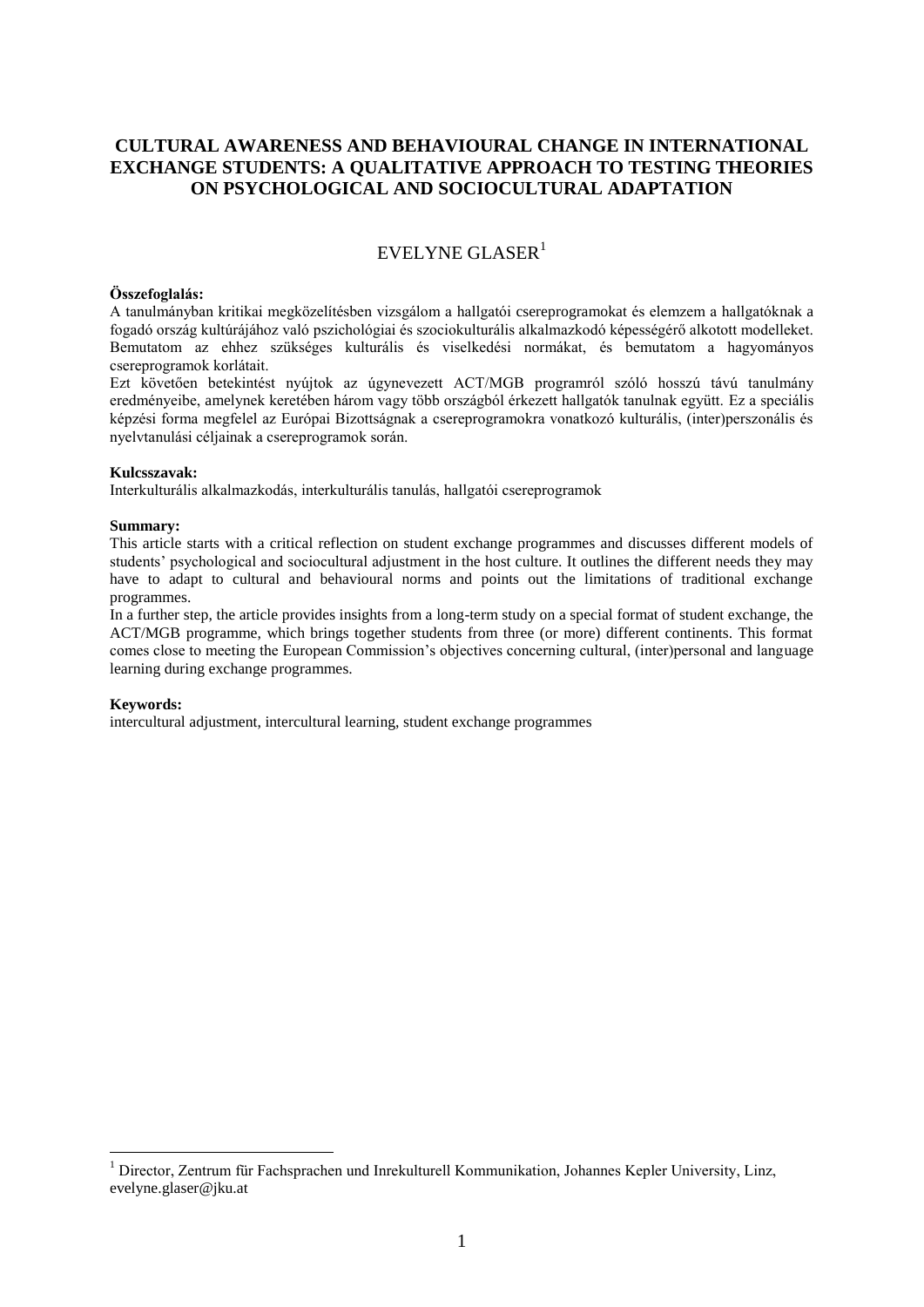The ERASMUS programme was established in 1987. It has thus been 25 years since the first exchange students were offered the opportunity to study abroad for a semester or a year. Currently, every year, 200,000 students take part in this programme. In total, 2.2 million students have benefited from it and the EU keeps investing 450 mio euros a year to make it work. (http://ec.europa.eu/education/lifelong-learning-programme/doc80\_en.htm) Much research has been conducted on the effectiveness of the programme to check whether the purpose given to it by the European Commission really applies:

*"Many studies show that a period spent abroad not only enriches students' lives in the academic and professional fields, but can also improve language learning, intercultural skills, self-reliance and self-awareness. Their experiences give students a better sense of what it means to be a European citizen. In addition, many employers highly value such a period abroad, which increases the students' employability and job prospects." [http://ec.europa.eu/education/lifelong-learning-programme/doc80\\_en.htm](http://ec.europa.eu/education/lifelong-learning-programme/doc80_en.htm) (accessed 6 August 2012)*

In the meantime, many countries that are not part of the EU have adopted the idea of encouraging the exchange of students. Thus, the academic environment in higher education has undergone major changes due to the fact that our student bodies have become much more diverse and multicultural. However, with the increase of students from other countries in our classrooms, we have noticed that the interest of our national students to interact with the exchange students has declined over the years. While curiosity was high in the beginning to get to know the foreign students, we notice nowadays that very few close contacts are established between local and international students. On the other hand, we can observe that the exchange students form relatively close multicultural in-groups that tend to work, go out, and travel together. Therefore, the question arises whether these students are actually able to get to know the host culture more intensely than they would as tourists coming to that country. Do they actually enhance their awareness and learning about the host country and are they able to manage their sociocultural integration in the host country?

Through his seminal work on the acculturation of immigrants, Berry (1980, 1997) has motivated a number of researchers to investigate the acculturation strategies of international students in different types of study abroad programmes. Bourhis et al. (1997) adapted Berry's model and came up with the following framework describing the different types of adjustment in the host culture:

- Integration: the wish to maintain both the heritage culture and to adopt the host culture,
- Assimilation: the wish to adopt the host culture but not to maintain the heritage culture,
- Separation: the wish to maintain the heritage culture without adopting the host culture,
- Marginalization: the refusal of both heritage culture maintenance and host culture adoption (which results in the loss of one's heritage culture as well as that of the host culture. (Berry 1980)

Bouhis et al. (1997) replaced the dimension of marginalization in their Interactive Acculturation Model (IAM) by the dimensions exclusion and individualism. Exclusionists deny immigrants the right to maintain their heritage culture and do not believe that they can become full members of the host society (p.381), while individualists attach less importance to home or host culture during the acculturation process. Instead, they believe that individual characteristics are the major determinants (p. 381).

In the context of short-term international exchange programmes, it is probably more appropriate to look at intercultural adjustment rather than acculturation. According to Berry  $(2005)$ ,  $\sin$  the restriction in an intercultural adjustment refers to relatively stable changes which occur in an individual or group in response to external demands" (as cited in Matera et al., 2012, 461). It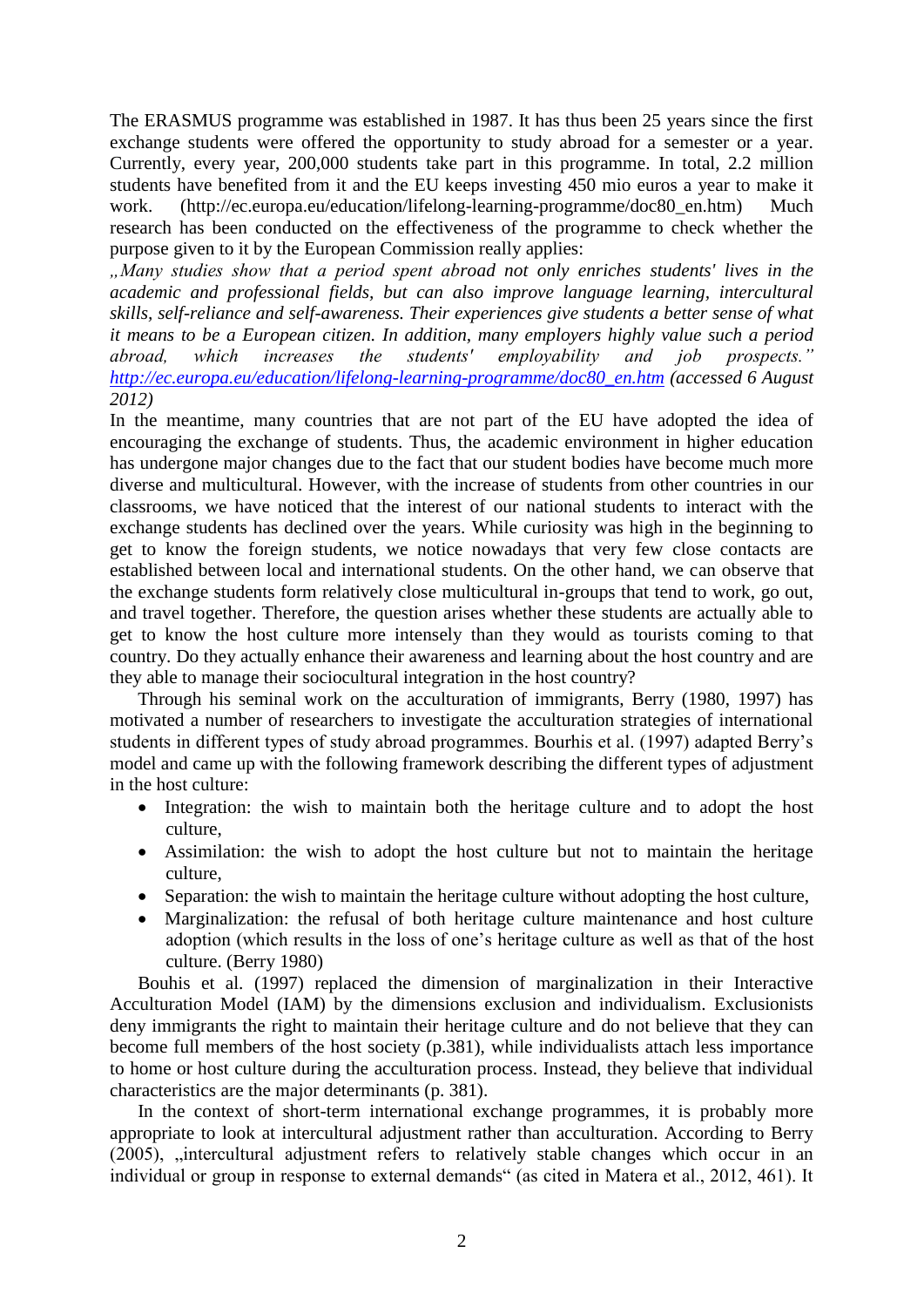manifests itself along the *psychological* and the *intercultural* dimension. *Psychological* adjustment pertains to the individual's psychological and physical wellbeing. It is characterised by few psychological problems, high self-esteem and overall life satisfaction. Sociocultural adjustment looks at how well an individual is able to manage daily life in the new cultural context; it is characterized by good school adjustment and few behavioural problems (Berry, 2005).

The extent to which *intercultural* adjustment takes place is closely linked to the individual's sense of self-efficacy (Bandura, 1997, 1994). "Perceived self-efficacy is defined as people's beliefs about their capabilities to produce designated levels of performance that exercise influence over events that affect their lives. Self efficacy beliefs determine how people feel, think, motivate themselves, and behave." (Bandura, 1994, 71)

The degree of students' intercultural adjustment in the host country is also highly dependent upon the social ties they manage to establish. The relationships with other students from countries other than their own or the host society has been a neglected topic in the acculturation literature which tends to concentrate more on effects of co-national and host cultural contacts (e.g., Berry & Kim, 1988; Ward & Kennedy, 1993). However, Bochner and his colleagues (Furnham & Bochner, 1986) did substantial research on international students in the 1970s and 1980s and developed a functional model of international students' friendship patterns in which they identified three distinct types of social ties established and maintained by international students:

(1) the mono-cultural network which consists of close friendships with other co-nationals. This tends to be the international students' primary social network;

(2) the bicultural network comprised of locals including academics, students, and advisors, which tends to be their secondary network; and

(3) the multicultural network involving internationals from other countries, which tends to be the third network. (Kashima & Loh, 2006, 472)

Bochner (1982) pointed out that these three types of social ties serve different functions for international students. Within the monocultural network, students can express their values and engage in activities that are characteristic of their culture of origin. The bicultural network helps students achieve their professional/academic goals, and the multicultural network is used for social and recreational purposes. Within this network, students organise parties or trips to different locations in or around the host country.

Research has shown that the contact with co-nationals and with locals will foster psychological adjustment, or emotional wellbeing when moving from one culture to another (for a review see Ward, 2001; Ward, Bochner, & Furnham, 2001). In contrast, sociocultural adjustment, or adapting to and coping with the new cultural environment, is facilitated through social contacts with locals rather than with co-nationals (Searle & Ward, 1990; Ward & Kennedy, 1992, 1993; Ward & Rana-Deuba, 1999).

It can therefore be concluded that psychological adjustment depends largely on the amount of stressors and coping resources, whereas sociocultural adjustment relates more to social and cultural learning that is enhanced through contacts with members of the host country (Bochner, 1986). The ties with international students are more conducive to psychological adjustment but can also be helpful for sociocultural adjustment if the international students are long-term residents in the host culture.

One could assume that the students' culture of origin, also referred to as heritage culture, does not change when they enter a host culture. In many cases, however, awareness about this culture often becomes only salient once they leave their customary environment (Sussman, 2000). As research (Searle & Ward, 1990; Ward & Kennedy, 1992, 1993) has shown, more intense co-national relationships rather than ties with locals during a stay abroad will enhance heritage culture because they allow students to recognise their similarities to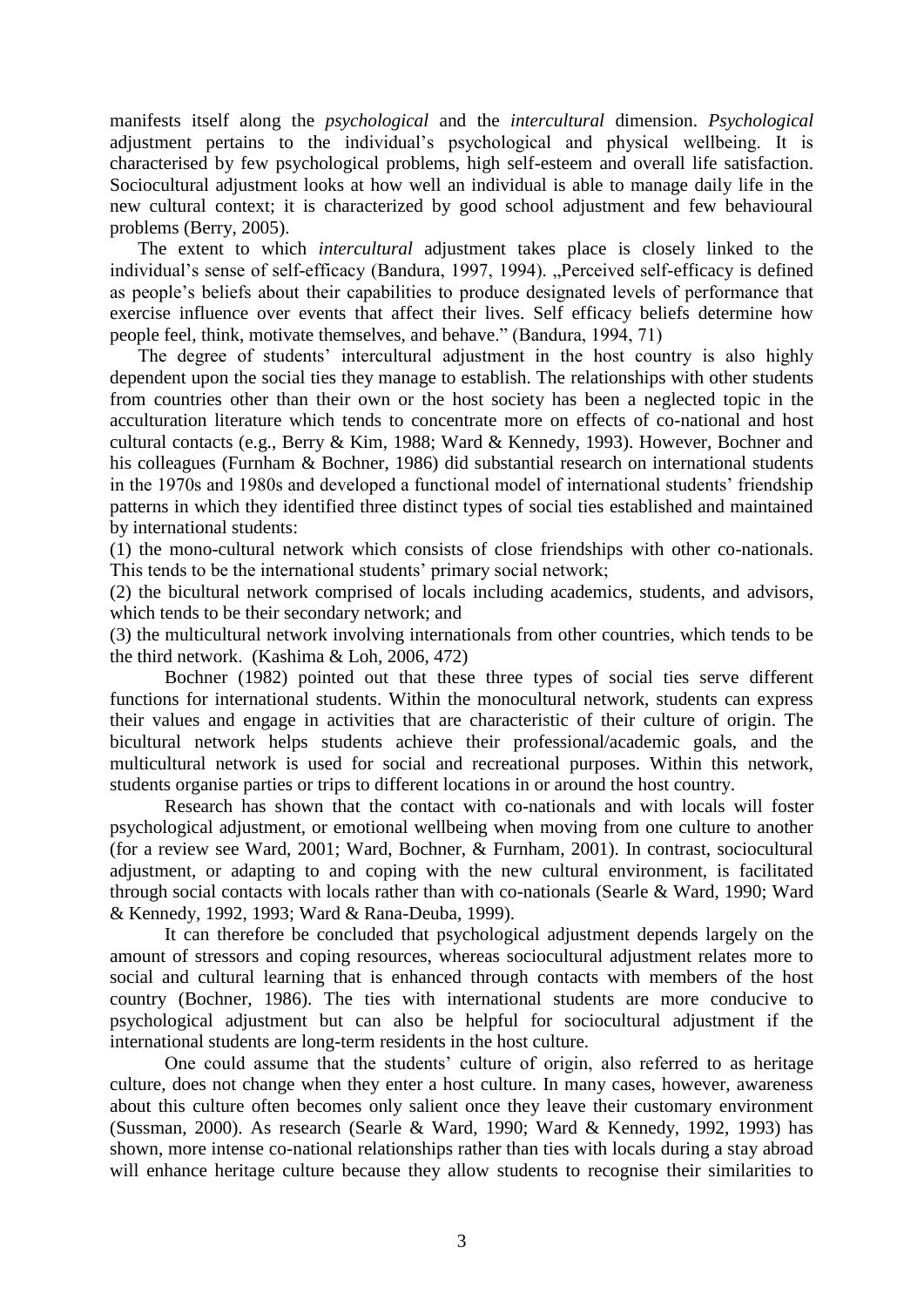their compatriots. These results are in agreement with social identity theory (Tajfel & Turner, 1986) and with the similarity-attraction model (Davison & Jones, 1976). On the other hand, Kasjima & Loh (2012, 480) have found that intensive contacts with international students will also foster the students' consciousness of their heritage culture because the cultural differences become more apparent.

Upon entering a new culture, students have to face a fair amount of uncertainty and ambiguity. The extent to which they can cope with this depends largely on their personality. Kruglanski and Webster (1996) explain this difference in the ability to cope with different levels of the *need for cognitive closure* (NCC). This can be defined as a "desire for predictability, preference for order and structure, discomfort with ambiguity, decisiveness, and close-mindedness" (Webster & Kruglanski, 1994, 1049). Individuals with high NCC are likely to experience poor psychological adjustment when arriving in a new culture. However, if supported by a local reference group that is familiar with local customs and culture, high NCC (vs. low NCC) individuals tend to be keen to adopt the local values and perspectives and quickly adjust to the host society. "In contrast, if high NCC individuals encounter a conational reference group who shares heritage worldviews with the newcomers and assists them in maintaining their heritage customs, they tend to embrace their heritage worldviews and freeze with them (Kasjima & Loh, 472). Kasjima & Loh (2006) have shown that high NCC students, in particular those with more local or international ties, experience better sociocultural adjustment, whereas those with more co-national ties show poorer sociocultural adjustment Also, the more local ties high NCC students have the better their psychological adjustment (Kasjima & Loh, 2006, 482).

Individuals with low NCC are not greatly influenced by the reference group they meet in the host culture. In general, their ability to speak the local language will enhance psychological as well as sociocultural adjustment (Kasjima & Loh, 2006, 479).

The study conducted by Kasjima and Loh (2006) showed very clearly that international students with more local relationships were psychologically better adjusted and had greater knowledge of the host culture. Thus, personal contacts with local residents seem important for international students. An earlier study by Ward and Kennedy (1993) found that sociocultural adjustment was better among exchange students with more local ties.

In agreement with the studies discussed above, international exchange programmes can become effective if the amount of ties with local as well as international students can be brought to a maximum. From the behaviour of typical ERASMUS students abroad it has become apparent that they intensely seek to establish links with international students, while they typically find it much harder to build close relationships with local students. This is easy to understand, as it requires a much greater effort to gain access to an existing in-group. The group of international students, on the other hand, is comprised of a large number of individuals all searching for contacts. Hence, the opportunity to create ties with either international students or co-nationals is much greater. This, in turn, will enhance psychological adjustment but will contribute only to a lesser extent to sociocultural adjustment and learning about the host culture.

## **The 'ACT-Master of Global Business Programme' – a different approach to student exchange**

Seeing the apparent weaknesses of the traditional exchange programmes, the Johannes Kepler University Linz joined forces, seven years ago, with two partner universities, i.e. the University of Victoria in Canada and the National Sun Yat-sen University in Taiwan, to launch a programme at Master's level which was to ensure that cultural (including sociocultural) learning would effectively take place for the participating students (and even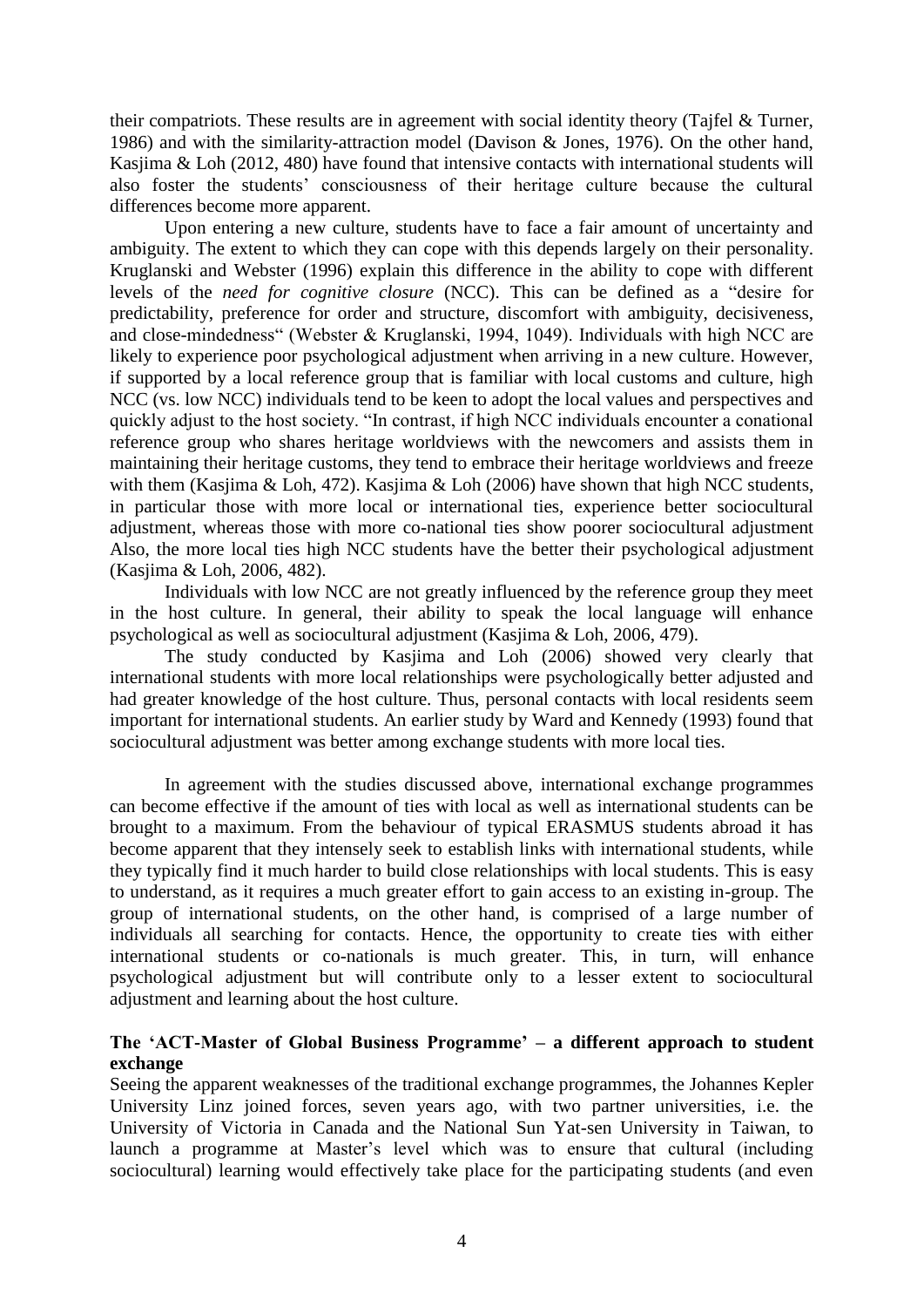faculty). The Master of Global Business programme takes students through three progressive international business modules that correspond to their regional contexts. In the final component, they apply what they have learned through a global business project. [\(http://www.uvic.ca/gustavson/gill/mgb/structure/index.php\)](http://www.uvic.ca/gustavson/gill/mgb/structure/index.php) This programme lasts for eight months and was created to enhance the students' global mindset and expose them to as much cultural learning as possible. Through this programme, students should be enabled to assume positions in global companies that require a greater level of cultural competence than could normally be expected from university graduates.

As can be seen from Fig.1, the programme starts in Canada where the selected students from the three universities meet for the first time. For roughly three months, they go through a programme that provides them with the core concepts of international management and of doing business in North America. They then move on to Taiwan for another three months where they are introduced to the principles of entrepreneurship and find out about doing business in China and Taiwan. During this period of time, they work on team projects trying to put their learning into practice. The final portion of the programme (roughly two and a half months) takes place in Austria. Here, aside from learning about doing business in Europe, the students work in multicultural teams on a real-life project with a local company for about two months getting highly involved with the project topic and with their mentors at the respective company. Throughout the programme, they also have language classes either in Chinese, English or German, depending on their native language. One course that spreads across all three countries deals with Global Leadership and Cultural Intelligence. In this course taught by faculty members of two of the universities, students are guided in their learning process on cultural differences.

Even though the period spent in each country is relatively short and probably not long enough to ensure real cultural adjustment, the students are able to speed up the cultural learning process as a result of close interaction with locals and other international students. Also, as Lumkes et al. (2012) have shown, "significant personal development can be achieved even on very short study abroad experiences" (151).

During the entire programme, the students work, live, and travel together. Their interpersonal contact is very intense. In every location, there is one peer group of local students that helps the others adjust to the culture as quickly as possible and enables them to cope with everyday and academic life in the respective location. These students are the reference group that is ready to answer all questions pertaining to the local culture.

Towards the end of the programme, pressure tends to get quite intense, as the teams are getting ready to present their project findings to the companies. This close-to-professionallife experience during the project phase shows the students how valuable but also challenging it is to work with people from other cultures. Even though they all know each other quite well, they still have to cope with differences in culture, personality and motivation. However, having gone through intense learning processes regarding culture and culture-specific behavioural norms, they manage quite well in most cases to cope with this stressful situation. As students are assigned to their teams and can therefore not choose freely with whom they would like to work, being able to resolve conflicts is one of the skills they need to develop in this programme. This is rare in traditional exchange programmes, as exchange students typically have an opportunity to avoid contacts with people they do not get along with.

Throughout the ACT/MGB programme, the students have to write reflective essays on their cultural learning and group processes. In every location, the students meet face-to-face with the process coordinator on an individual basis to discuss their personal development in the group as well as their cultural learning experience. It is from these encounters, from the reflective essays, and from personal observation that the following findings have been drawn and will later be measured against the parameters of successful exchange programmes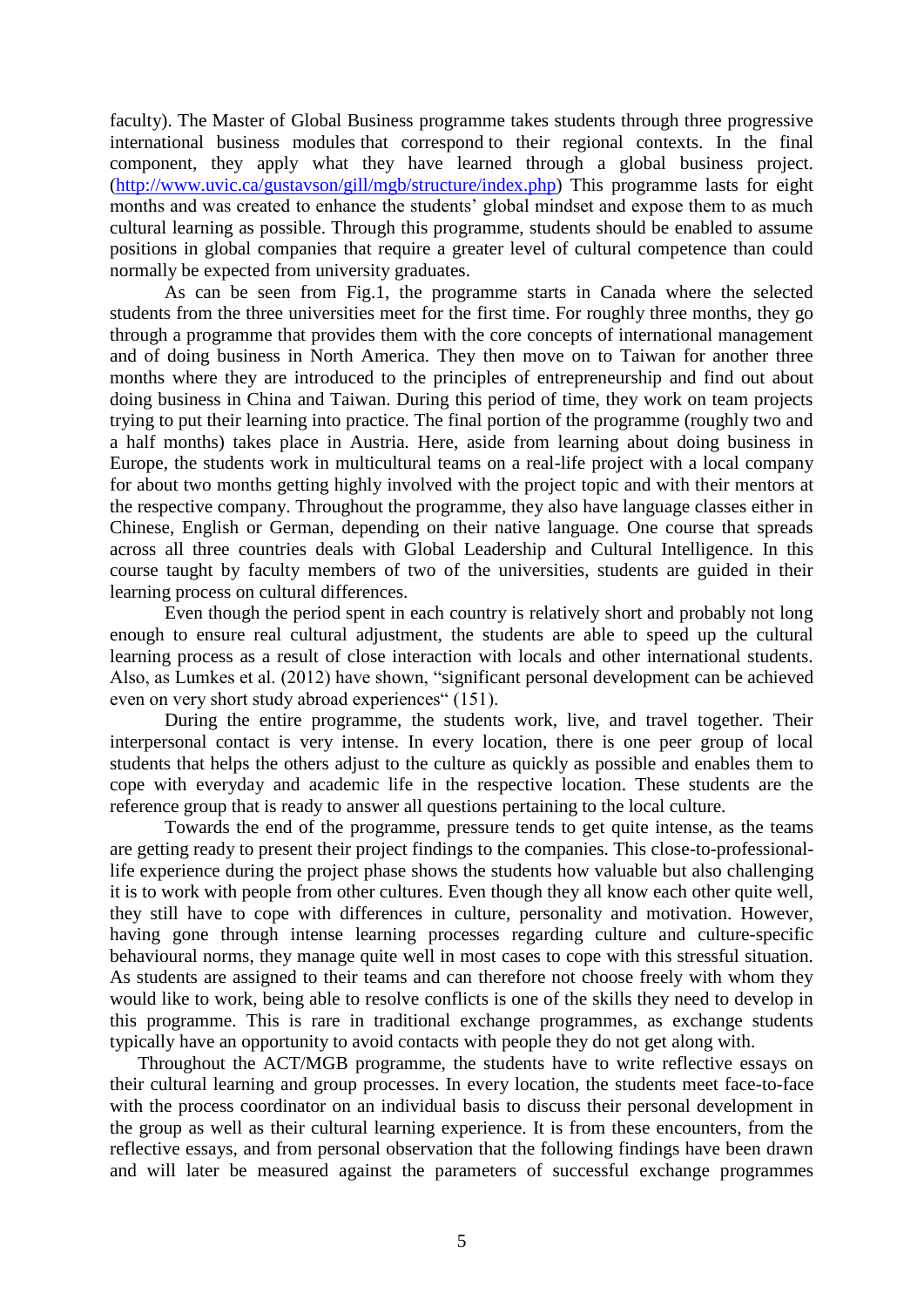established by the European Commission. Due to space constraints, only a limited number of sample quotes can be provided:

1. The set-up of the programme fosters psychological and sociocultural adjustment. *"I had the feeling that our Taiwanese friends were very shy and closed when we met in Victoria. When I tried to start a conversation with one of our Taiwanese colleagues, I always had to take the first step and lead the conversation. Also when we worked together in a group they rarely came up with ideas spontaneously, although they had really good ideas when you* 

*asked them.* 

*It might be because they are now at home and are our hosts that all of them seem to be totally different. They take on responsibility, organise all activities, talk to all classmates, come up with jokes and are really communicative and hang out with us. They just seem to be much more self-confident than before. I talked already to some of the Taiwanese classmates that I really like the fact that they are much more open and talkative than before and they just argued that they just enjoy to be at home and can show us as much as possible in their home country. They really try hard to be the best hosts for us and make us feel comfortable all the time."*

2. The students engage actively in cultural learning and are motivated to do so in order to cope with their assigned tasks (i.e. teamwork, group projects).

*"I think Westerners always distinguish very clear between studying and leisure including going to gym and watching a movie. Specially, they do not like sacrificing their leisure time to work. During the meeting with my group members and by hearing other groups' stories, it is so normal to hear western students explain the reason why they cannot attend the meeting or will hold the meeting at certain time, as they have to go to gym or they have to have some leisure activities with someone. However, I think it will never been found as an excuse among Asian students; instead, what they always do is cancel the leisure activities and put the work in the first place."*

3. By comparing different cultural behaviours and norms, students raise their critical cultural awareness.

*"A: Well, I never really knew anything about China and the countries around. Like, it's a completely different culture. It's just the way they do things, like for instance, when we were in Victoria, if anyone had any complaints or anything, or the teacher wasn't doing something right, you know, anyone would speak up whether they were Chinese or Taiwanese, Canadian or Austrian. Here you see, that's kind of funny, you see the Chinese and the Taiwanese people are more silent. Sometimes you hear some of the Canadians or Austrians complain about something and you just have the Chinese, you know, they seem embarrassed and they don't say anything. That was interesting, it's like they kind of changed their… behaviour."* 

4. By dealing with different personalities they enhance self-reliance and self-awareness. *"After a few months, I do see cultural differences. For instance, the Canadians usually take the center stage; they like to take control in the projects and be in charge. The Asians in general are more conformist, they will accept what is going on, don't question as much and will deliver what is expected. The Austrians, at least the guys, are extremely competitive. No matter whether we are talking about school, sports, risk (board game), or anything they try."*

5. By interacting with the group and in the local environment they improve their language skills.

*"My languages have improved, but I would say first of all my English. This is due to the fact that I lived with a native in the same room, so I was exposed to English all the time. Especially here in Canada I feel very comfortable with my English ability, and also raising questions or comments in the classroom isn't a problem. Regarding my Mandarin, I think that I still have to try harder."*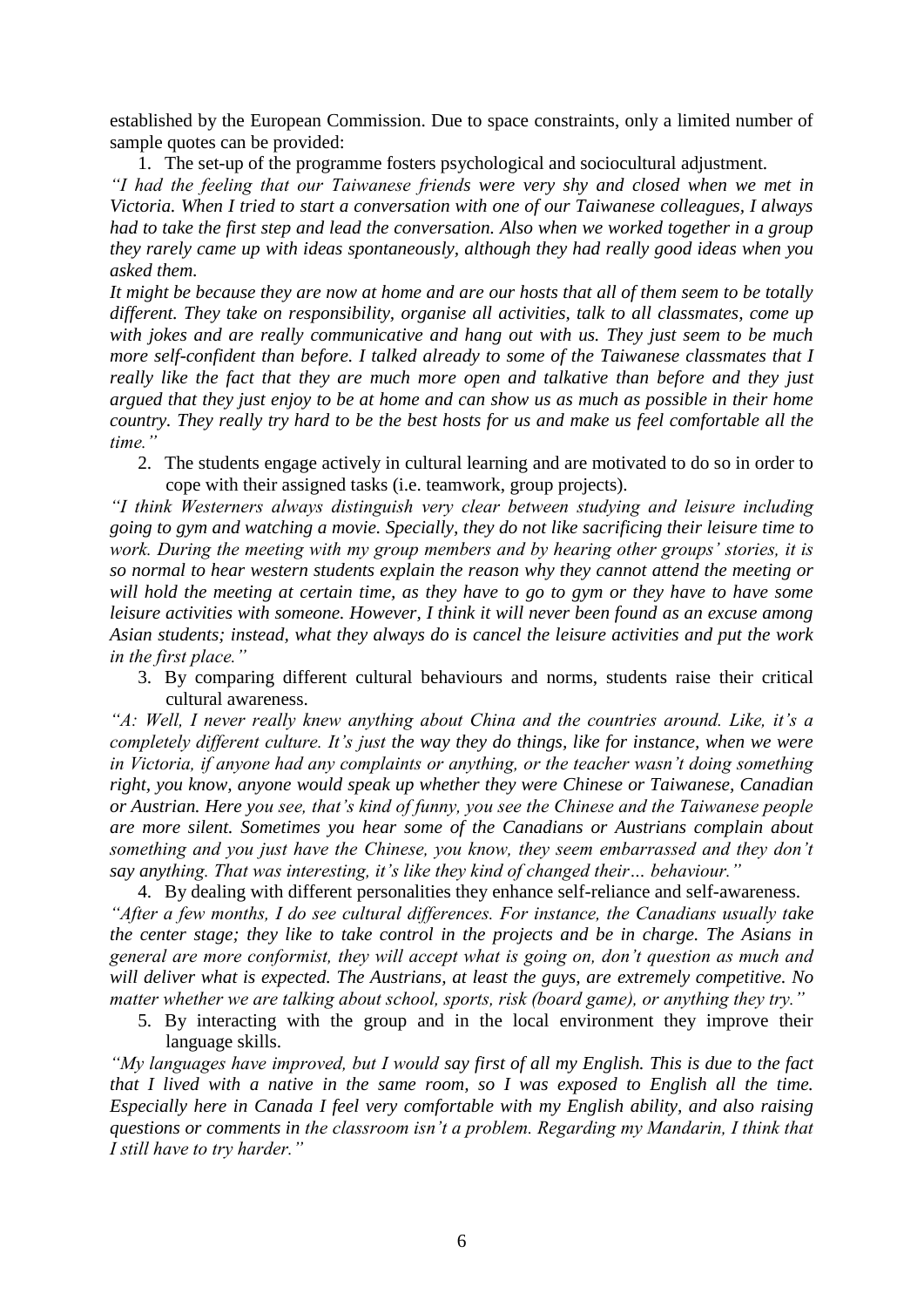6. By comparing cultural differences they get a stronger sense of what it means to be a European/Canadian/Taiwanese/Chinese/etc. citizen.

*"T: I guess Canada was much more easier on me, but still I am an Asian. But I, I don't say that Taiwan was that much easy for me at the beginning 'cause if you take from the food culture to the language culture, like even it's, be, belongs from Asia I thought that it's gonna be easy for me. I'm from here, I'm also from Asia. E: Yes.* 

*T: But they have so different culture. But I was more comfortable when I was in Canada, 'cause I guess they have a more diverse culture in Canada."*

From the findings drawn from this long-term study it becomes evident that for students to truly benefit from an enhanced experience during their stay abroad, it is necessary to provide an environment that encourages reflection and active guidance in their cultural learning process. Consequently, the programme described above clearly meets the expectations outlined by the European Commission:

1. "a period spent abroad … enriches students' lives in the academic and professional fields"

In the ACT/MGB programme, students travel to two completely different parts of the world, a fact they find extremely enriching. In these countries, they become familiar with teaching styles typical of the local culture and they experience different academic environments.

2. "a period spent abroad … can also improve language learning"

In the MGB programme, students make use of a working and a socializing language (English), which, for many of them, is a foreign language. In addition, they have to acquire another foreign language (Chinese or German). They can practice this language not only in the classroom, but also in everyday life.

3. "a period spent abroad … can also improve intercultural skills"

The MGB programme focuses on the enhancement of intercultural skills and the development of a global mindset. The students engage actively in intercultural learning and are continuously reminded to do so in the daily interactions with their peers as well as through the teaching programme (course on *Global Leadership and Cultural Intelligence*; teamwork; group project) and through the reflective journals they are required to write. They need to be culturally mindful to be able to interact and to cope with their academic and interpersonal tasks successfully.

4. "a period spent abroad … can also improve self-reliance and self-awareness"

Throughout the ACT/MGB programme students are continuously encouraged to compare different cultural behaviours, values, and norms. Thus, they raise their own critical cultural awareness. When interacting with different personalities that become manifest for instance in teamwork but also in leisure activities, they enhance self-reliance and self-awareness.

5. "Their experiences give students a better sense of what it means to be a European citizen."

By comparing cultural differences and reflecting intensely on their home culture, students in the ACT/MGB programme get a very strong sense not only of what it means to be a European citizen, but also a Canadian, Taiwanese, Chinese, Chilean, Russian, etc. citizen.

6. "In addition, many employers highly value such a period abroad, which increases the students' employability and job prospects."

The graduates from this programme have succeeded in finding jobs that take them to all parts of the world. They also tend to be more open to seek such employments and therefore, become attractive for global companies.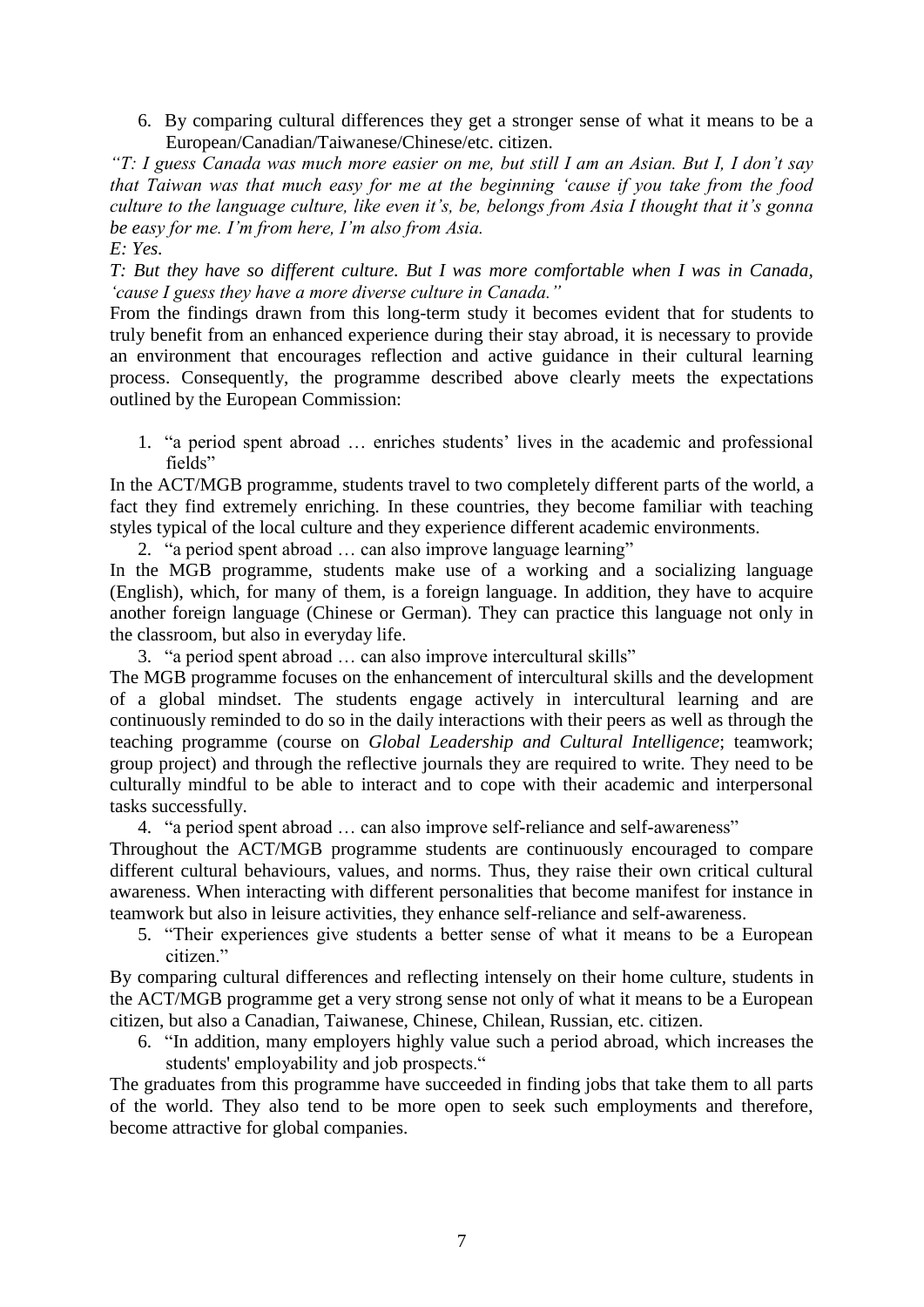In conclusion, it can be said that this programme manages to foster the psychological and sociocultural adjustment of the participating students in a considerable better way than traditional exchange programmes do, and it enables them to transfer their experiences and skills successfully to their professional careers.

Irodalomjegyzék

- Bandura, A.(1994): Self-efficacy. In V.S. Ramachaudran (Ed.), *Encyclopedia of Human Behavior* (Vol. 4, pp. 71-81). New York: Academic Press.
- Bandura, A. (1997): *Self-Efficacy: The Exercise of Control.* New York: Worth Publishers.
- Berry, J. W. (1980): Acculturation as varieties of adaptation. In A. M. Padilla (Ed.), *Acculturation: Theory, models and some new findings* (pp. 9–25). Boulder, CO: Westview.
- Berry.J.W. & Kim U. (1988): Acculturation and mental health. In P.R. Dasen. J.W.Berry and N.Sartorius (Eds.). *Health and cross-cultural psychology: Towards applications*  (pp.207-238). Newbury Park, CA: Sage.
- Berry, J. W. (1997). Immigration, acculturation and adaptation. *Applied Psychology: An International Review*, 46, 5–68.
- Berry, J. W. (2005): Acculturation: Living successfully in two cultures. *International Journal of Intercultural Relations,* 29, 697–712.
- Bochner, S. (1982): The social psychology of cross-cultural relations. In S. Bochner (Ed.), *Cultures in contact: Studies in cross-cultural interactions* (pp. 6-36). Oxford: Pergamon.
- Bochner, S. (1986): Coping with unfamiliar cultures: adjustment or culture learning? *Australian Journal of Psychology*, *38* (3), 347-358.
- Bourhis, R. Y., Moïse, L. C., Perreault, S., & Senécal, S. (1997): Towards an interactive acculturation model: A social psychological approach. *International Journal of Psychology*, 32, 369–386.
- Davison, Mark L. & Jones, Lawrence E. (1976): A similarity-attraction model for predicting sociometric choice from perceived group structure. *Journal of Personality and Social Psychology*, 33(5), May 1976, 601-612.
- European Commission: Education and Training (not dated). *The ERASMUS Programme – studying in Europe and more.* [http://ec.europa.eu/education/lifelong-learning](http://ec.europa.eu/education/lifelong-learning-programme/doc80_en.htm)[programme/doc80\\_en.htm](http://ec.europa.eu/education/lifelong-learning-programme/doc80_en.htm) (Accessed Aug. 6, 2012).
- Furnham, A. & Bochner, S. (1986): Culture Shock: Psychological Reactions to Unfamiliar Environments. New York: Taylor  $&$  Francis.
- Kashima, E.S. & Loh, E. (2006): International students' acculturation: Effects of international, conational, and local ties and need for closure, *International Journal of Intercultural Relations*, 30, 471–485.